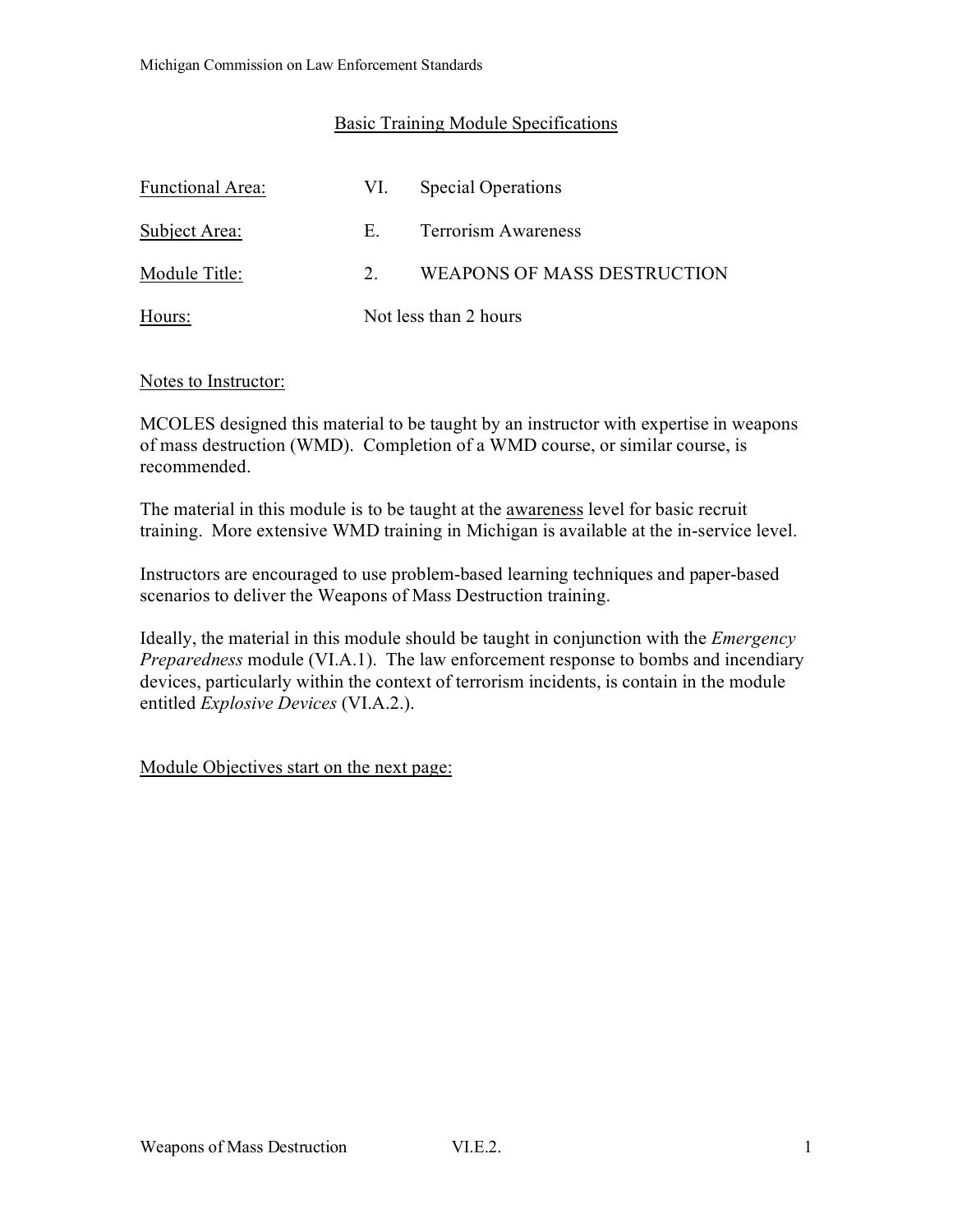# VI.E.2.1. Define Weapons of Mass Destruction (WMD).

- a. Defines a weapon of mass destruction (WMD) as any weapon or device that is intended to cause death or serious bodily injury to a significant number of people through toxic chemicals, disease organisms, or radioactivity (see US Code, Title 5).
- b. Recognizes that most definitions of WMD include a wide variety of weapon systems that are:
	- (1) nuclear;
	- (2) radiological;
	- (3) biological; or
	- (4) chemical.
- c. Observes that attacks with weapons of mass destruction, although unlikely to occur, have the capability to inflict mass casualties and destruction and that their use is intended to create large-scale fear in a population.
- d. Recognizes that weapons of mass destruction include a variety of delivery systems, such as (18 U.S.C 921):
	- (1) a large explosive, incendiary device or poison gas;
	- (2) a weapon that may be converted to expel a projectile; and
	- (3) any combination of parts from which a destructive device can be assembled.
- e. Recognizes that chemical, biological, radiological materials, and explosive shrapnel can enter the body through four methods, called "routes of exposure":
	- (1) inhalation (breathing);
	- (2) ingestion (mouth);
	- (3) absorption (skin contact); or
	- (4) injection (projectiles).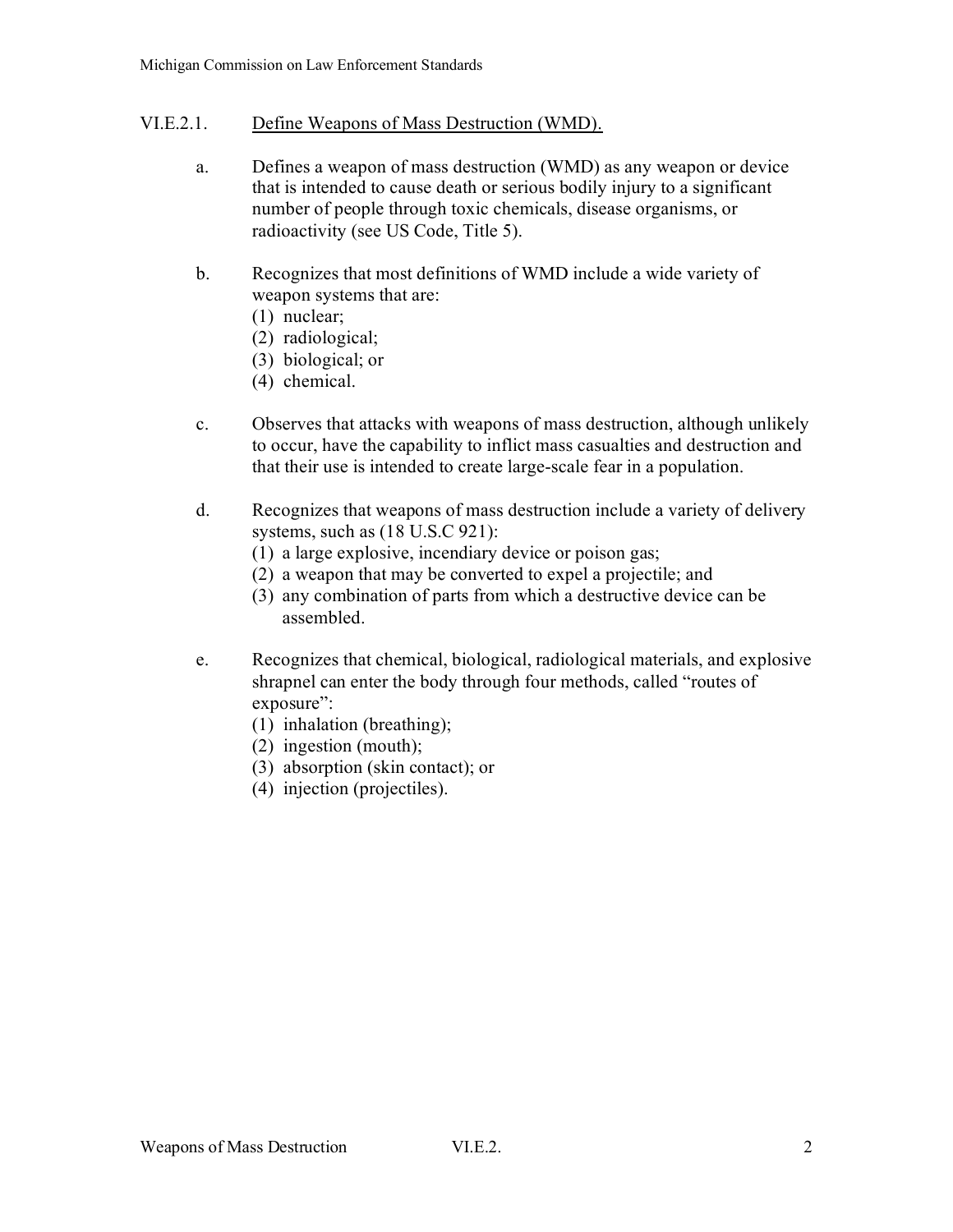- VI.E.2.2. Identify the Five Types of WMD Materials.
	- a. Uses the acronym C-BRNE to categorize the five types of weapons of mass destruction, as:
		- (1) chemical;
		- (2) biological;
		- (3) radiological;
		- (4) nuclear; and
		- (5) explosive.
	- b. Defines chemical agents as synthetic substances, that when used as weapons, are intended to produce incapacitation, serious injury, and/or death, and include the following types of agents:
		- (1) nerve;
		- (2) blister;
		- (3) blood;
		- (4) choking; and
		- (5) irritants.
	- c. Defines biological agents as terrorist weapons that disperse either disease causing organisms or toxins produced by living organisms, such as:
		- (1) bacteria (e.g., anthrax, plague);
		- (2) viruses (e.g., smallpox); and
		- (3) toxins (e.g., ricin, botulism).
	- d. Explains that nuclear devices involve the detonation of a nuclear bomb, or the dispersion of radiological material using a conventional explosive, where the energy released is normally through the breakdown of the nucleus of an atom (radiation or radioactive decay).
	- e. Describes an explosive device as the most commonly used WMD encountered by law enforcement, which is characterized by a rapid, violent release of energy from a confined location and which is designed to have maximum destructive potential (see also VI.A.2).
- VI.E.2.3. Demonstrate an Understanding of the Characteristics of Chemical Agents as Weapons of Mass Destruction.
	- a. Recognizes that the delivery of chemical agents during an attack requires a device for airborne dispersion and that such agents typically settle into low places in the surrounding terrain (sewers, e.g.).
	- b. Explains that chemical agents take the form of a solid, liquid, or gas and that their dispersion is affected by:
		- (1) temperature;
		- (2) humidity;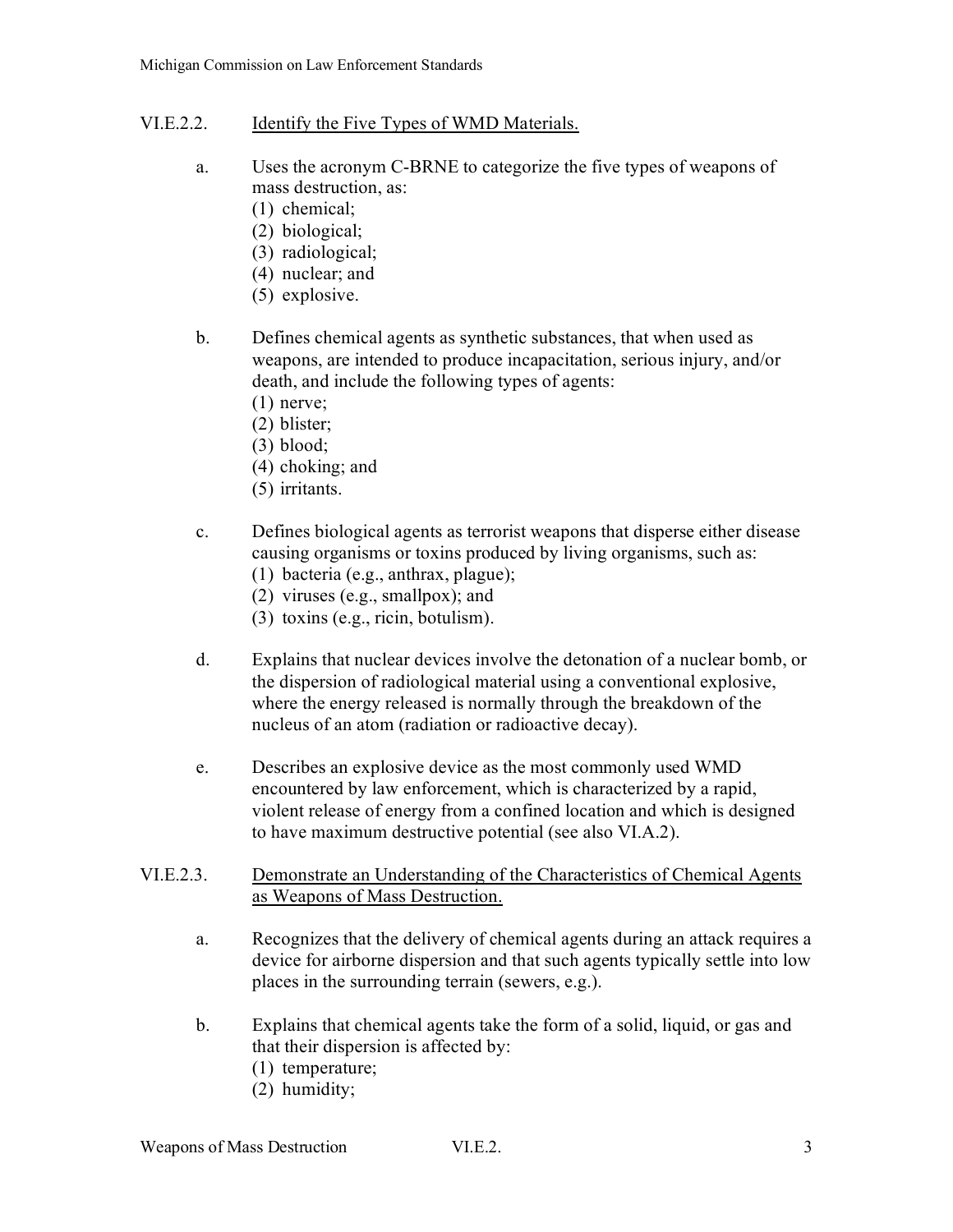- VI.E.2.3. Demonstrate an Understanding of the Characteristics of Chemical Agents as Weapons of Mass Destruction (continued).
	- (3) precipitation;
	- (4) wind speed; and
	- (5) the nature of terrain and buildings.
	- c. Considers that some chemical agents can be identified by military classification codes that provide the patrol officer with a quick reference to their characteristics and hazards.
	- d. Explains that chemical agents are considerably less toxic than most biological agents and therefore must be used in relatively large quantities, which increases the chances of detection and that theft or sabotage of these materials during shipment must be considered.
	- e. Recognizes that terrorists must protect themselves from death or injury from exposure to chemical agents during their manufacture, shipment, or emplacement at the target location.
- VI.E.2.4. Demonstrate an Understanding of the Characteristics of Biological Agents.
	- a. Identifies the major characteristics of biological agents as:
		- (1) requiring a dispersion device for airborne delivery;
		- (2) being more toxic than industrial chemicals;
		- (3) being colorless and odorless;
		- (4) being highly lethal;
		- (5) posing an inhalation hazard;
		- (6) having a delayed effect, ranging from several hours to several weeks; and;
		- (7) being invisible to the senses.
	- b. Explains that small quantities of biological agents are cheap and relatively easy to manufacture from materials found from nature, hospital labs, and university research facilities, but that the development of effective delivery systems (weapons) is typically very difficult.
	- c. Recognizes that biological agents can be spread throughout large areas by air currents and that ventilation systems in buildings or transportation systems may become part of the dissemination system (e.g., sarin incident in Japan).
	- d. Considers that the mass casualty potential of biological agents and the public fear they create increases their potential impact as terrorist weapons.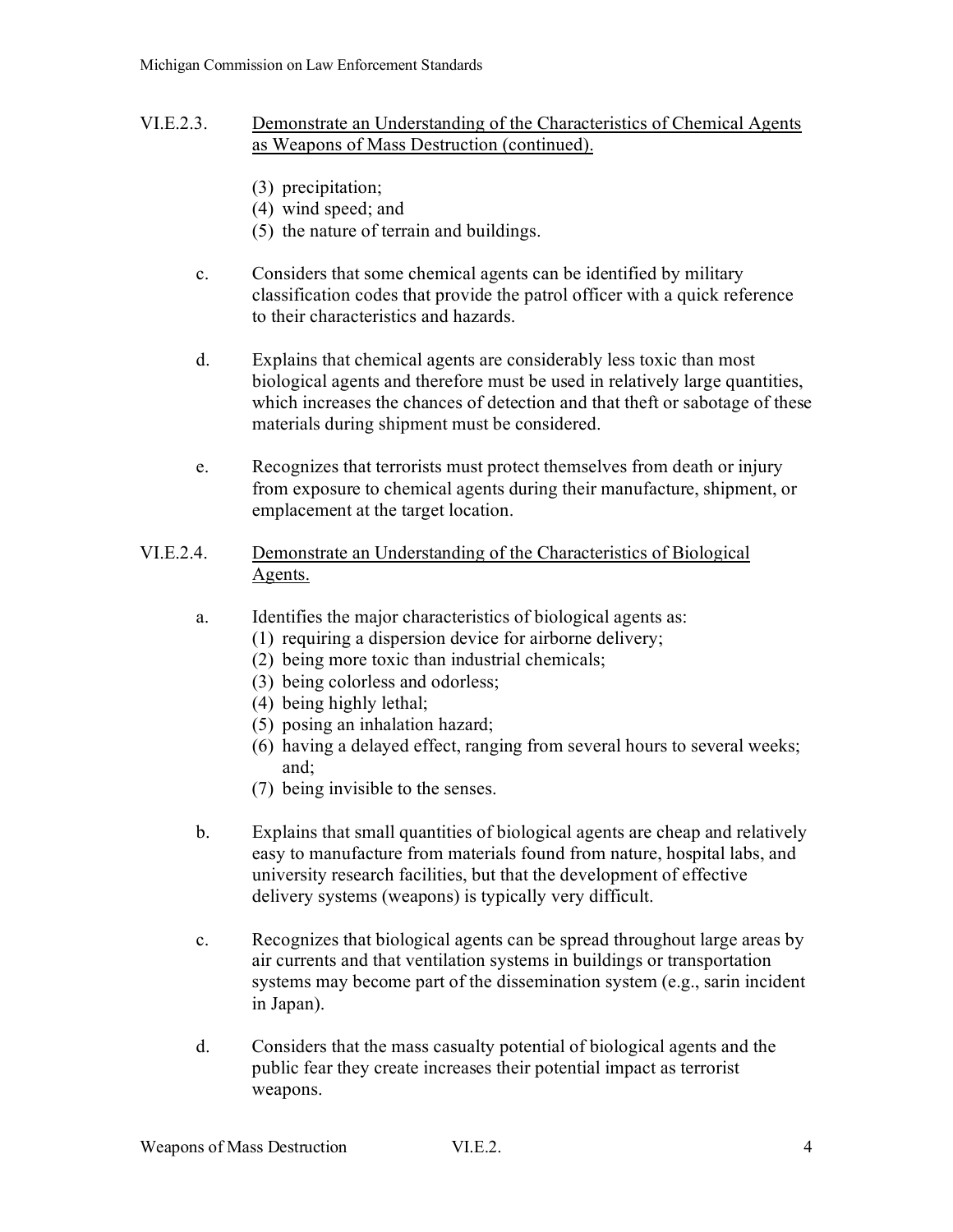- VI.E.2.5. Demonstrate an Understanding of the Characteristics of Nuclear/Radiological Materials as Weapons of Mass Destruction.
	- a. Recognizes that the psychological impact of nuclear or radiological attacks is likely to be substantial and that such attacks may cause extensive damage to the infrastructure and produce thousands of casualties.
	- b. Considers that radiological materials may be found in many places, such as:
		- (1) research and educational labs;
		- (2) nuclear power plants;
		- (3) medical buildings;
		- (4) overland truck transports;
		- (5) industry; and
		- (6) government facilities.
	- c. Explains that most nuclear devices are large, extremely dangerous and very costly to produce and that terrorist groups may seek secret state sponsorship, hijacking, or black-market acquisition to obtain such devices.
	- d. Identifies the three potential forms of radiological terrorism as
		- (1) spreading radioactive materials using mechanical devices (e.g., fans);
		- (2) detonating conventional explosives containing large amounts of radiological material; and
		- (3) packing radiological material around a conventional explosive device.
	- e. Responds to attacks, hijackings, or accidents of DOE truck transports of radiological materials by:
		- (1) approaching the scene safely;
		- (2) recognizing DOE placards;
		- (3) contacting escort personnel; and
		- (4) establishing a safe perimeter.

# Notes to Instructor:

MCOLES recommends that the material contained in VI.E.2.6. be taught in conjunction with the training objectives in VI.A.2., if practicable. Information regarding suicide bombers is presented here, but more detailed information regarding explosive devices is addressed in the Explosive Devices modules.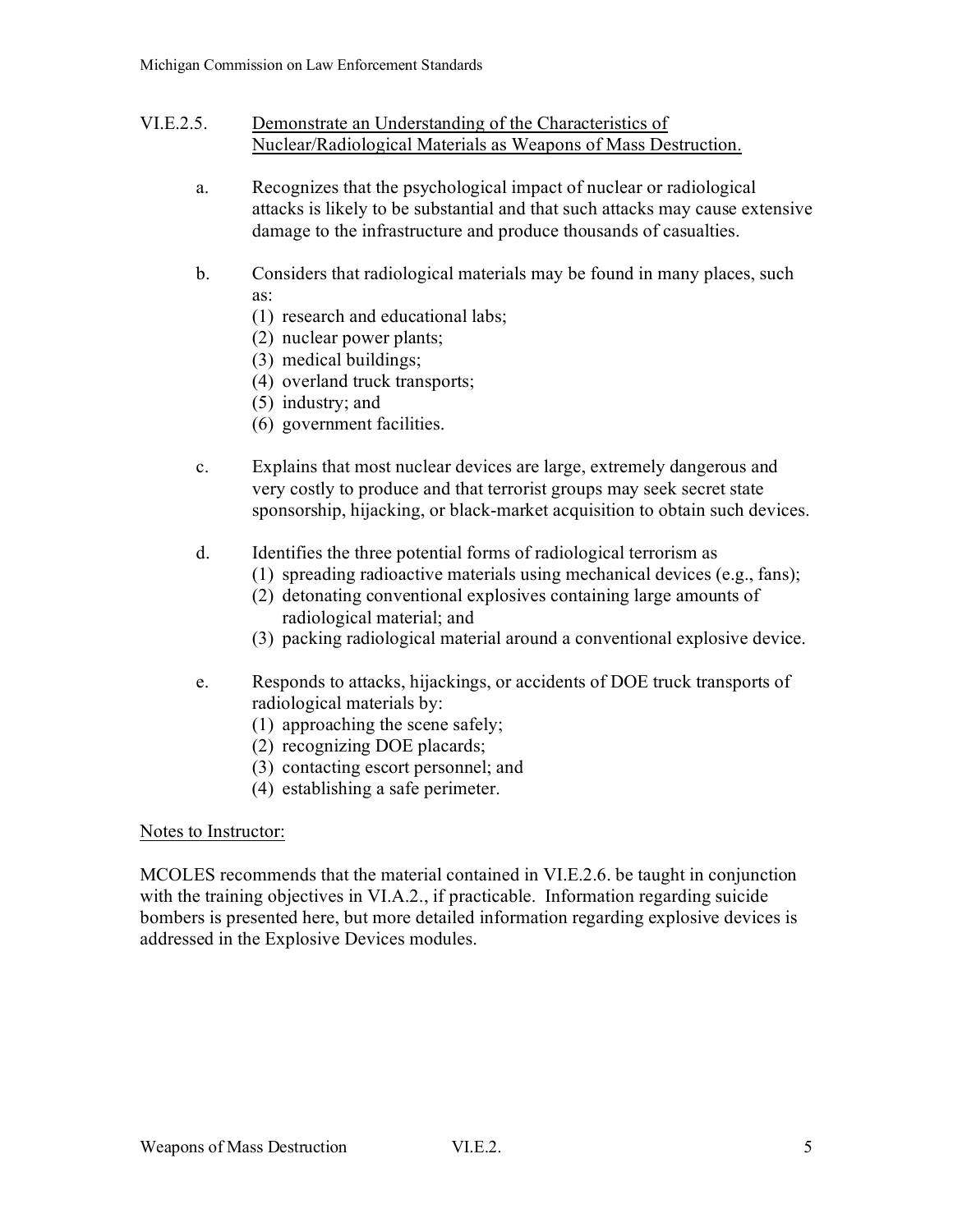- VI.E.2.6. Demonstrate and Understanding of Explosive Devices Within the Context of Terrorism Awareness.
	- a. Reviews the training objectives in the module entitled *Explosive Devices*  (VI.A.2), including the characteristics of explosive materials, responding to bomb threats and incidents, and understanding the nature of bombing incidents.
	- b. Identifies various types of explosive devices, such as:
		- (1) conventional devices;
		- (2) military ordnance;
		- (3) commercial devices; and
		- (4) improvised explosive devices (IED).
	- c. Considers that, although there is no valid profile of a suicide bomber, some of the more common characteristics include:
		- (1) being alone and/or nervous;
		- (2) adjusting tactics to avoid notice by law enforcement;
		- (3) being unconcerned about capture;
		- (4) ignoring security measures at the target location;
		- (5) wearing loose, bulky clothing or wearing a disguise;
		- (6) having tightened hands or rigid mid-section (may be carrying devices); and
		- (7) possessing a false identity document or newly issued passport.
	- d. Recognizes that suicide bombers typically prepare for attacks through:
		- (1) secrecy;
		- (2) reconnaissance; and
		- (3) rehearsals.
	- e. Identifies typical targets of suicide bombers as:
		- (1) crowded restaurants or theaters;
		- (2) municipal transportation systems;
		- (3) government buildings;
		- (4) malls and shopping areas; and
		- (5) financial buildings.
	- f. Responds to a suicide bomber by:
		- (1) maintaining a safe distance and separation;
		- (2) confirming that the suspect is a suicide bomber;
		- (3) not engaging in negotiation;
		- (4) isolating the bomber, if possible;
		- (5) considering the evacuation of the target area; and
		- (6) understanding that suicide bomber situations may involve the use of deadly force by law enforcement, if necessary.